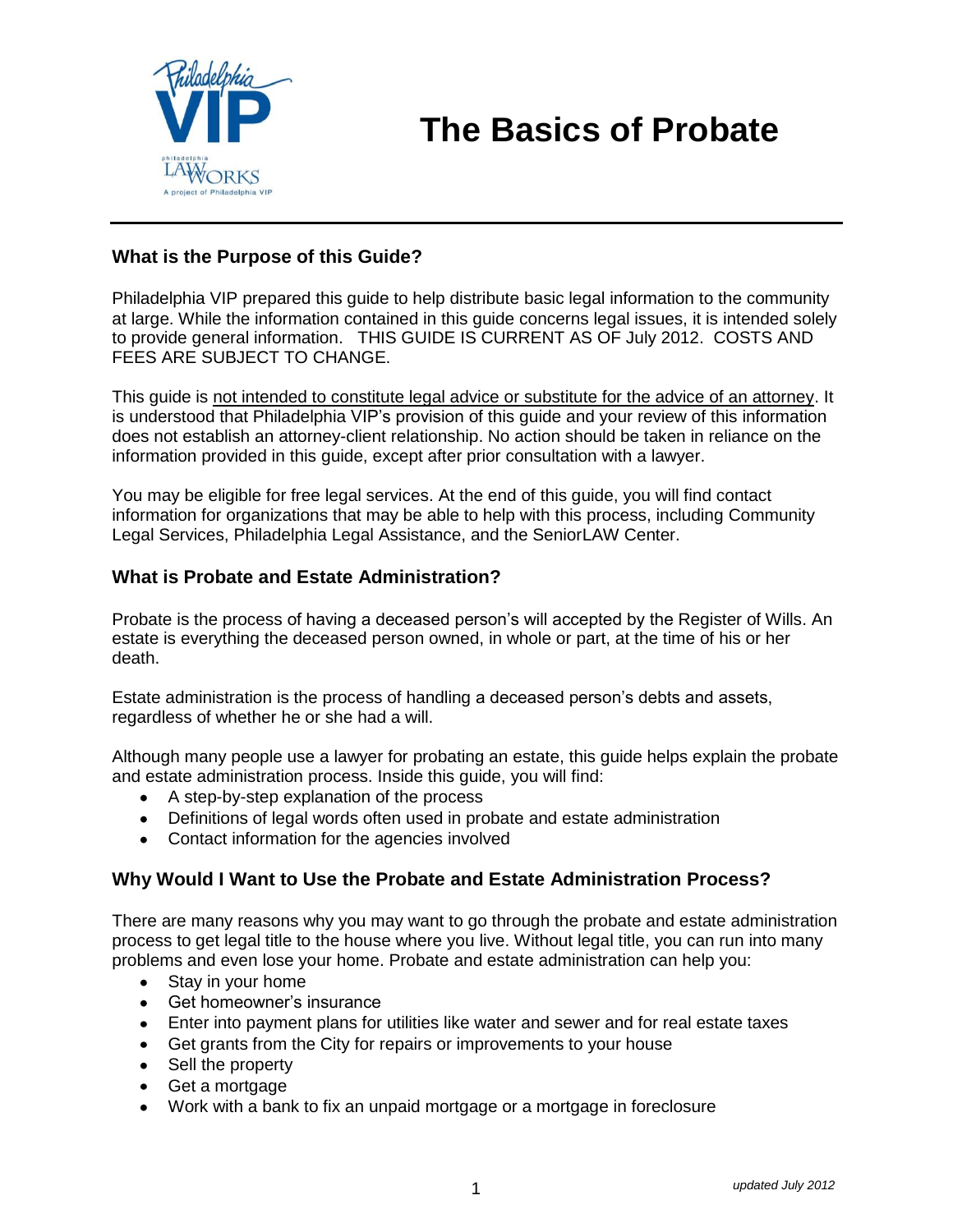

#### **Why Would I NOT Want to Do the Probate and Estate Administration Process?**

Sometimes the probate process can create problems that outweigh its benefits. It is important for you to understand that by taking ownership of a house, you take responsibility for any debts on the house. This includes money owed for gas, electric, water, sewer, mortgage, and real estate taxes.

You also may not want title if YOU have a lot of credit card or other types of debts. Once the house is in your name, YOUR creditors can go after the house by putting a lien on it.

#### Ask yourself:

- Are there any liens on the house?
	- $\circ$  A lien is the right to take all or part of property, like a house, to pay a debt such as back property taxes or unpaid utility bills.
- Did the last owner of the house receive medical assistance from the state?
	- $\circ$  If the deceased person received medical assistance from the state, you MUST notify the state that you are in charge of the estate, because the state may have a claim against the property for unpaid bills.
- Is there a mortgage on the house that is not fully paid or is in foreclosure?
- Do *you* have a large amount of credit card debt or other types of debt?
- What is the condition of the house? Keep in mind the potential cost of making repairs (for example if the roof, electric, plumbing needs replacement). Can you afford the possible expenses?

#### *REMEMBER:*

*If you become the personal representative of the deceased person's estate, it is your responsibility to look after all of the deceased person's assets (everything they owned), to pay off any debts they had, and to make sure that the right people get whatever property is left over. If you give away assets in the estate before paying off the debt of the estate, creditors can come after anything that you personally own.*

#### *WARNING ABOUT DEBTS FOR MEDICAL ASSISTANCE:*

*The Department of Public Welfare (DPW) has the right to be repaid for medical care given to the deceased during his or her life. DPW could take the house to pay these medical assistance bills. You must contact DPW if the decedent died on or after August 15, 1994. You should not move forward until you get a response from DPW.*

*If money is owed, a lawyer may be able to help you lower the debt owed and keep the house.*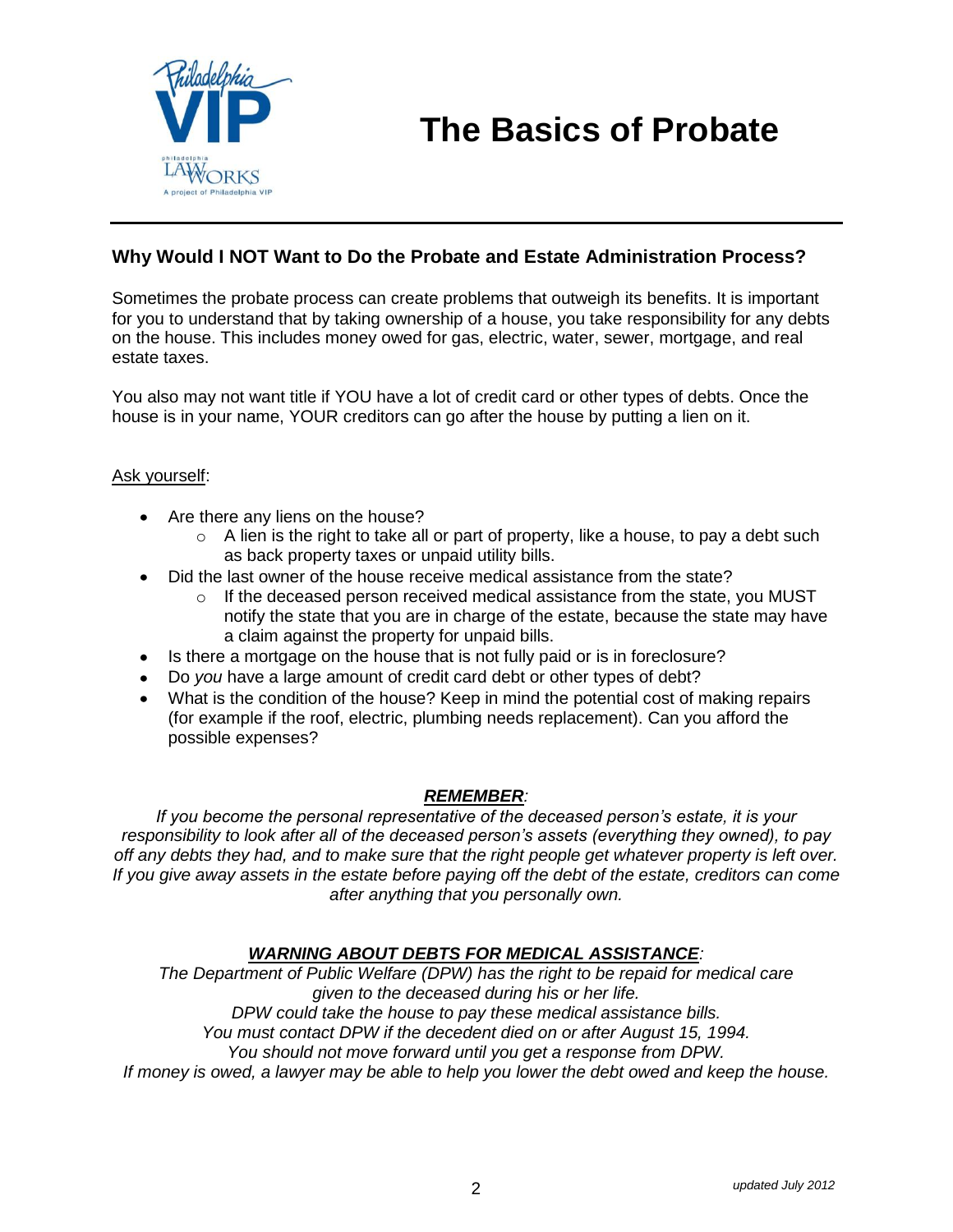

#### **What Do I Need to Start the Probate and Estate Administration Process?**

You will need information about the house and the deceased owner to start. Addresses and phone numbers for the agencies that have this information are listed at the end of this guide.

#### **Probate Checklist**:

- $\Box$  Mortgage statements, bank statements, life insurance policies, pension documents, social security retirement benefit papers
- $\Box$  Bills for water, electric, gas, and property tax to see if money is owed
- □ House value (Philadelphia Office of Property Assessment–contact information on page 11)
- $\Box$  Deed for the house (Philadelphia Department of Records-contact information on page 11)
- $\Box$  Death certificate (Pennsylvania Department of Health, Division of Vital Records-contact information on page 11)
- $\Box$  Original will (if the deceased had one)
- $\square$  Names and addresses for potential heirs (see below)

You should also think about potential heirs. An heir is a person who will inherit property based on a will (or state law if there is no will). If there is no will, make a list of people related to the deceased by blood, marriage, or adoption. These people will need to be contacted, because they could have a right to the property.

#### *BEFORE GOING FURTHER:*

*It is best to order a title search at this point to check for liens on the house. Remember that you are responsible for all liens against the property after you take legal ownership of the property. If you want to get a title search to check for liens, you should contact a title insurance company, which can be found by contacting a licensed real estate agent.*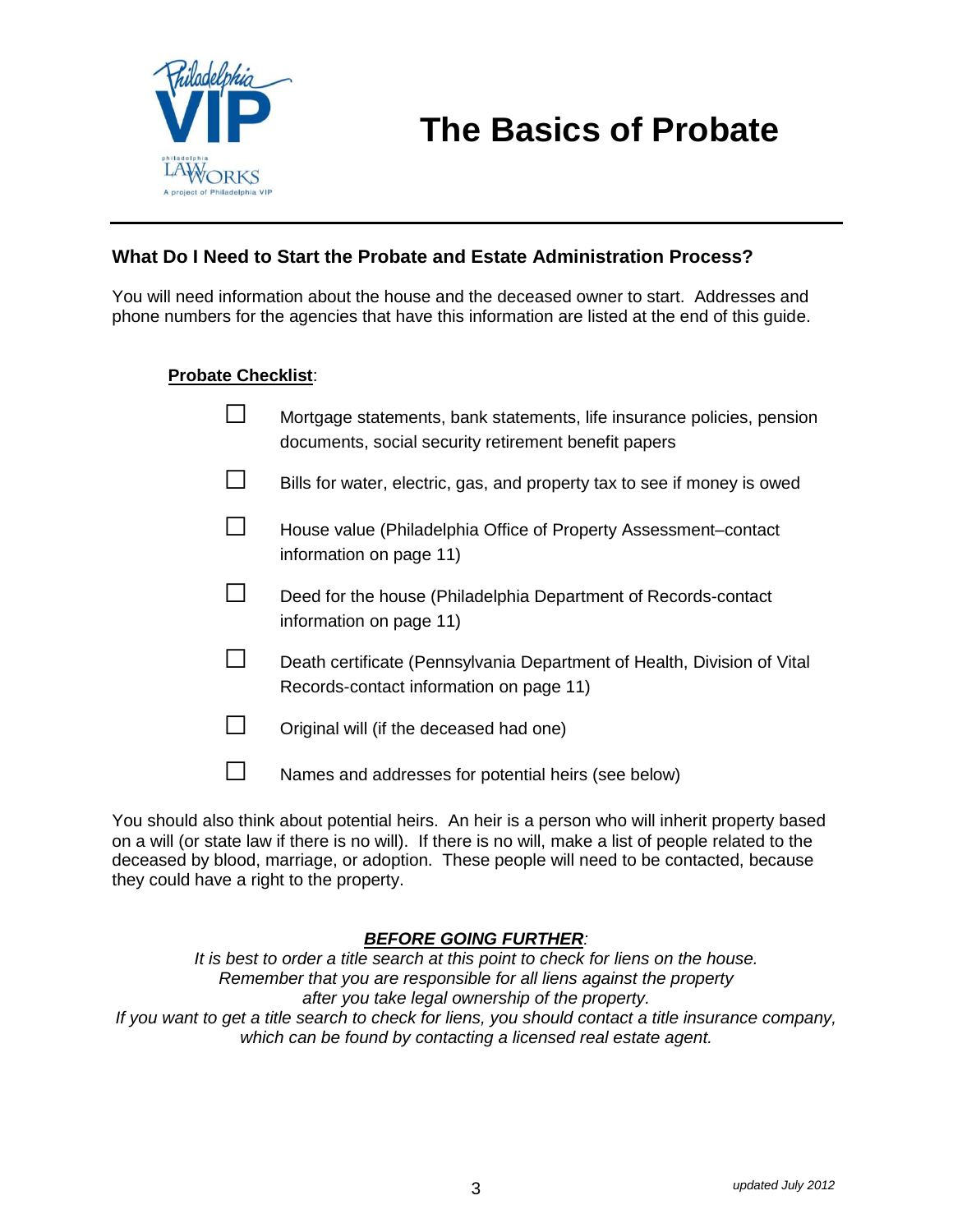

#### **Step One: Become a Personal Representative**

To begin the probate process, you must become a personal representative (also known as an "executor" or "administrator"). This is done by filing a document called a **Petition for Probate and Grant of Letters**. There are two kinds:

- If the deceased person had a will that names you the personal representative, you will need to file for **Letters Testamentary**.
- If the deceased did not have a will, or the will did not name you the personal representative, you will need to file for **Letters of Administration**.

If there is no will or you are not the person named as personal representative in the will, you will also need a **Renunciation** from other possible heirs. This paper must be signed by all possible heirs. It can be signed by the heirs at the Register of Wills or in front of a notary.

You must go to the Register of Wills in City Hall (Room 180 on the first floor) to get this paperwork.

#### **Bring with you**:

|                                                                                                 | Your photo identification                                                                                                 |  |  |  |
|-------------------------------------------------------------------------------------------------|---------------------------------------------------------------------------------------------------------------------------|--|--|--|
|                                                                                                 | Original death certificate for the person on the deed of the house                                                        |  |  |  |
|                                                                                                 | Proof of the house value (Philadelphia Office of Property Assessment<br>printout or last property tax statement received) |  |  |  |
|                                                                                                 | Payment for fees (chart is at the end of this guide) by cash, check, money<br>order or credit card                        |  |  |  |
|                                                                                                 | Decedent's will (if there is one)                                                                                         |  |  |  |
|                                                                                                 | Renunciations from all heirs (see above)                                                                                  |  |  |  |
|                                                                                                 | A stamped envelope with your name and address written on it                                                               |  |  |  |
| <b>IMPORTANT:</b><br>inciation only means the heir does not want to be Personal Representative. |                                                                                                                           |  |  |  |

*A Renunciation only means the heir does not want to be Personal Representative. It does NOT mean the heir is giving up all right to the property.*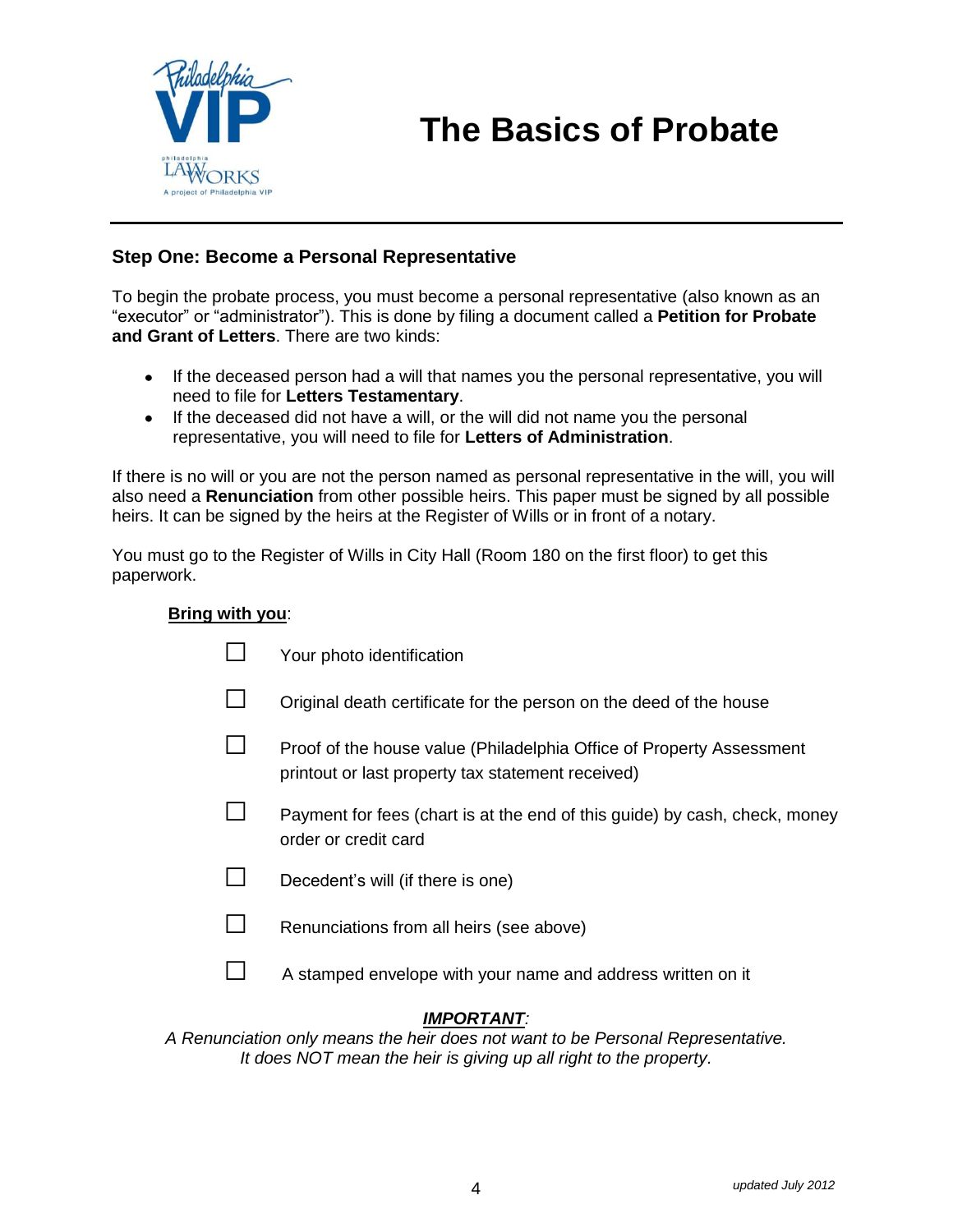

The Register of Wills will take 7-10 business days to approve the Petition for Probate and issue Letters. You can pick up the Letters in person or have them mailed to you, if you left a preaddressed, pre-stamped envelope.

#### **Step Two: Fill Out an Inventory Form**

Next, you need to fill out an **Inventory Form**. You can get this form from the Register of Wills when you turn in the Petition for Probate in Step One.

List all assets owned by the deceased person, such as real estate, bank accounts, safe deposit boxes, and other things of value. When you are done with this form, make two copies and bring it back to the Register of Wills.

#### **Step Three: Tell Beneficiaries**

As Personal Representative, you must tell all other people who could possibly inherit from the deceased person about the probate. These people are called beneficiaries. To do this, you must:

- Send a **Notice of Beneficial Interest in Estate** to any possible heirs.
- Fill out a **Certification of Notice to Heirs** at the Register of Wills.

Who is a possible heir?

- Anyone named in the will as a beneficiary, and
- People who can inherit the property based on state intestacy law, even if there is a will
	- o This could be the spouse, children, parents, siblings, grandparents, aunts, uncles, and/or the children of deceased aunts and uncles, depending on whether these people died before or after the deceased.

#### *WARNING:*

*If you are not sure who is a possible heir, you should contact a lawyer before taking any more steps. If you do not tell other possible heirs, they may claim a right to the property later!*

#### **Step Four: Tell Creditors**

As Personal Representative, you must try to pay the debts of the deceased person out of the estate assets. If the deceased had unpaid bills and you advertise the probate, the creditor must come forward and make a claim for payment within one year of the advertisement.

- The advertisement must appear three times in:
	- o The *Legal Intelligencer* (a local legal newspaper), and
	- o A general newspaper (the *Philadelphia Daily News* or *Philadelphia Tribune*).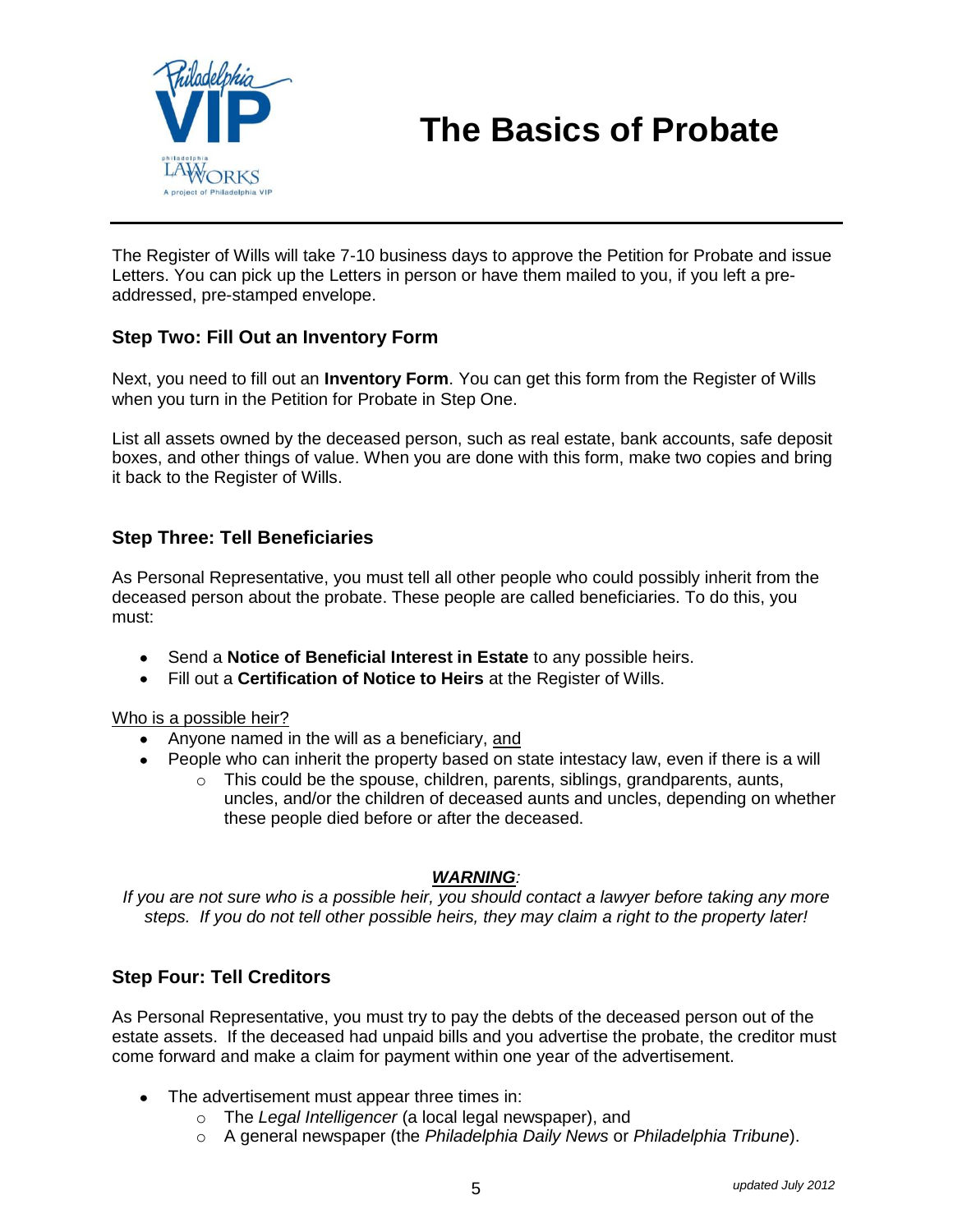

- If creditors do not come forward within a year, they lose the right to be repaid.
- If creditors come forward and you have not advertised, they could claim the house for repayment of the debt.

#### **Step Five: Pay Taxes**

As the Personal Representative, you are responsible for paying several kinds of taxes. You should understand that this is an important step and that the following taxes must be paid:

- **Pennsylvania Inheritance Tax**: You *must* file a state inheritance tax return. You can  $\bullet$ contact the Pennsylvania Inheritance Tax Unit to find out what you need to file the return and how much you will owe. The amount you owe can be lowered if you paid for funeral and burial costs. You must file 2 copies of the inheritance tax return, along with payment for the tax owed, with the Register of Wills. (Contact information for the Inheritance Tax Unit is on page 11.)
- **Federal Estate Tax**: This only applies when the deceased owned more than \$5,120,000 of property, so you likely will not have to worry about this.
- **Income Tax Return for the Deceased**: You may also have to file an income tax return for the deceased person, if he or she recently passed away.
- **Real Estate Taxes**: As the new owner of the property, you are responsible for paying real estate taxes, both back taxes owed and current taxes going forward.

#### *NOTE ON PHILADELPHIA PROPERTY TAXES:*

*There are payment plans available for low-income people with back property taxes. A Housing Counselor can assist you with applying for a payment plan. Call 215-334-HOME for referral to a housing counselor.*

#### *NOTE ON PENNSYLVANIA INHERITANCE TAXES:*

*There are payment plans available for low-income people who owe inheritance taxes, but if you enter into a payment plan for taxes and fall behind, you may face additional penalties. You may want to just pay as much as possible per month without entering into a payment plan.*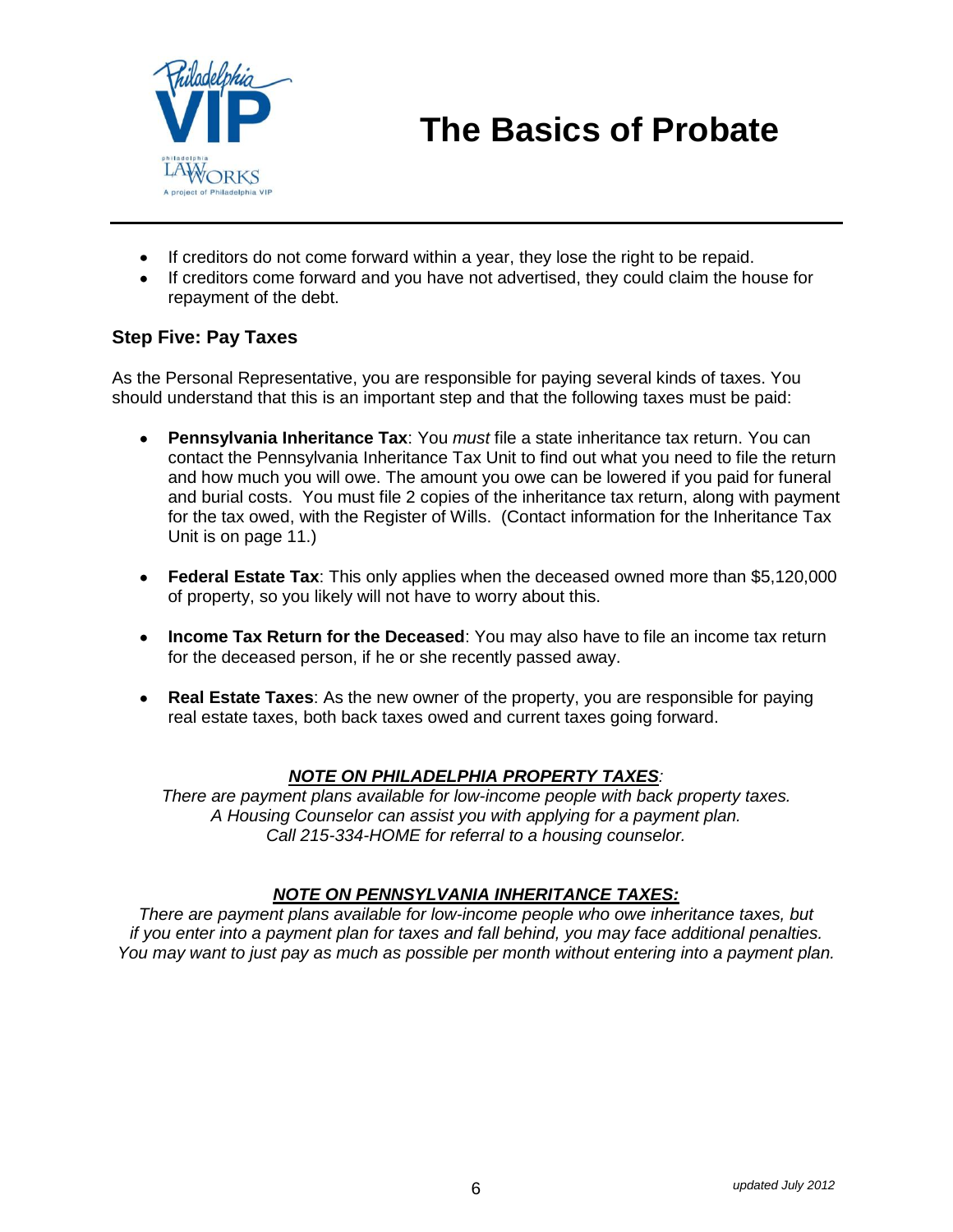

#### **Step Six: Get a Deed**

One of the most important steps is getting a **Deed**. This is the official document that changes legal ownership from the previous owner to you.

- 1. **Write the Deed**: We strongly recommend that you get a lawyer to write the deed. If you cannot afford a lawyer and do not qualify for free legal assistance, a legal services organization might be able to refer you to the Philadelphia Bar Association's Modest Means Program to write a deed for \$400. *Note that the Modest Means Program may require you to pay for additional costs, including title search and recording fees.*
- 2. **Get the Other Heirs to Sign the Deed**: All other *heirs* MUST sign the deed. If they do not, they have not given up their right to the house.
- 3. **Record the Deed**: Bring the deed to the Philadelphia Department of Records. There will be a recording fee of \$230. You may also have to pay transfer taxes if there are other heirs giving their interest in the property to you. Along with the deed, you will have to submit 2 copies of the Philadelphia transfer tax certification, 2 copies of the Pennsylvania transfer tax certification, and show a photo ID.

#### *NOTE:*

*There are other legal alternatives to signing a deed, which should be discussed with a lawyer.*

#### **Step Seven: Give Out Other Assets**

If there are assets in the estate other than the property – like a car or a bank account – you should give those assets to the heirs who are entitled to them. If there is a will, the assets should be given out based on what is written in the will.

#### *WARNING:*

*If you are not sure who is entitled to the other assets in the estate, you should contact a lawyer before taking any more steps.*

#### **Step Eight: Fill Out a Status Report**

Your last step will be to fill out a **Status Report** and to file it at the Register of Wills. This will show that you have finished the estate administration process and that the file can be closed.

Remember that if at any time during the probate and estate administration process you are unsure of what to do, you can contact a legal services organization to see if a lawyer can help you. You can find definitions of legal words, a probate fee chart, and contact information for agencies below.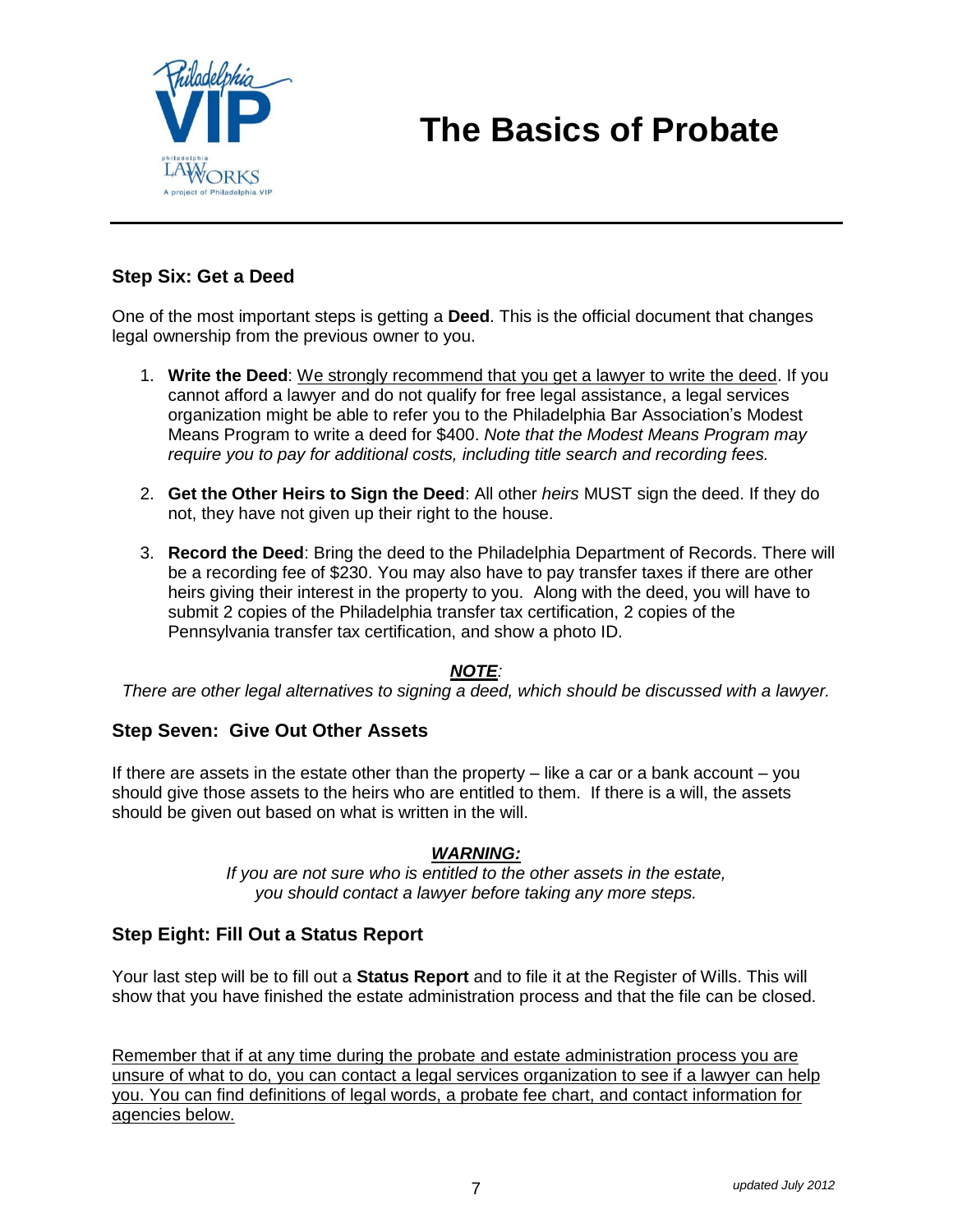

#### **Definitions of Common Probate and Estate Administration Words:**

*Assets*: All things of value owned by a person. All assets must be listed on the inheritance tax return.

**Beneficiary:** A person named in a will, life insurance policy, or retirement plan to get all or part of another person's property.

*Bequest*: A gift of money or personal property made in a will.

*Decedent*: A person who has died.

*Devise:* A gift of real property made in a will.

*Estate Administration*: The process of settling an estate after a person dies, including paying any money still owed and giving away property of the person who passed away.

*Estate*: Everything the deceased person owned or had an interest in at the time of his or her death, including life insurance and joint property.

*Heir*: A person who will inherit property based on a will or state law, if there is no will.

*Intestacy Law*: The state law that determines who will get property when someone dies without a will.

*Lien*: The right to take all or part of property, like a house, to pay a debt.

**Personal Representative**: The person who is named in the will or appointed by the Register of Wills to divide the deceased person's property and pay the deceased's debts. This person is sometimes also called an Administrator or Executor.

*Probate Property*: The deceased person's real estate and other belongings that must go through the probate system. This usually does not include unpaid wages, cars, a small bank account that will be used to pay funeral costs, property held jointly (in two names), and some life insurance and retirement benefits.

**Probate**: The process of having a deceased person's will accepted by the Register of Wills.

**Title**: If you have title to a property, it means that you are the owner of that property

**Title Search:** An investigation into the history of ownership of a property and the liens, unpaid claims, restrictions, or other problems with the property.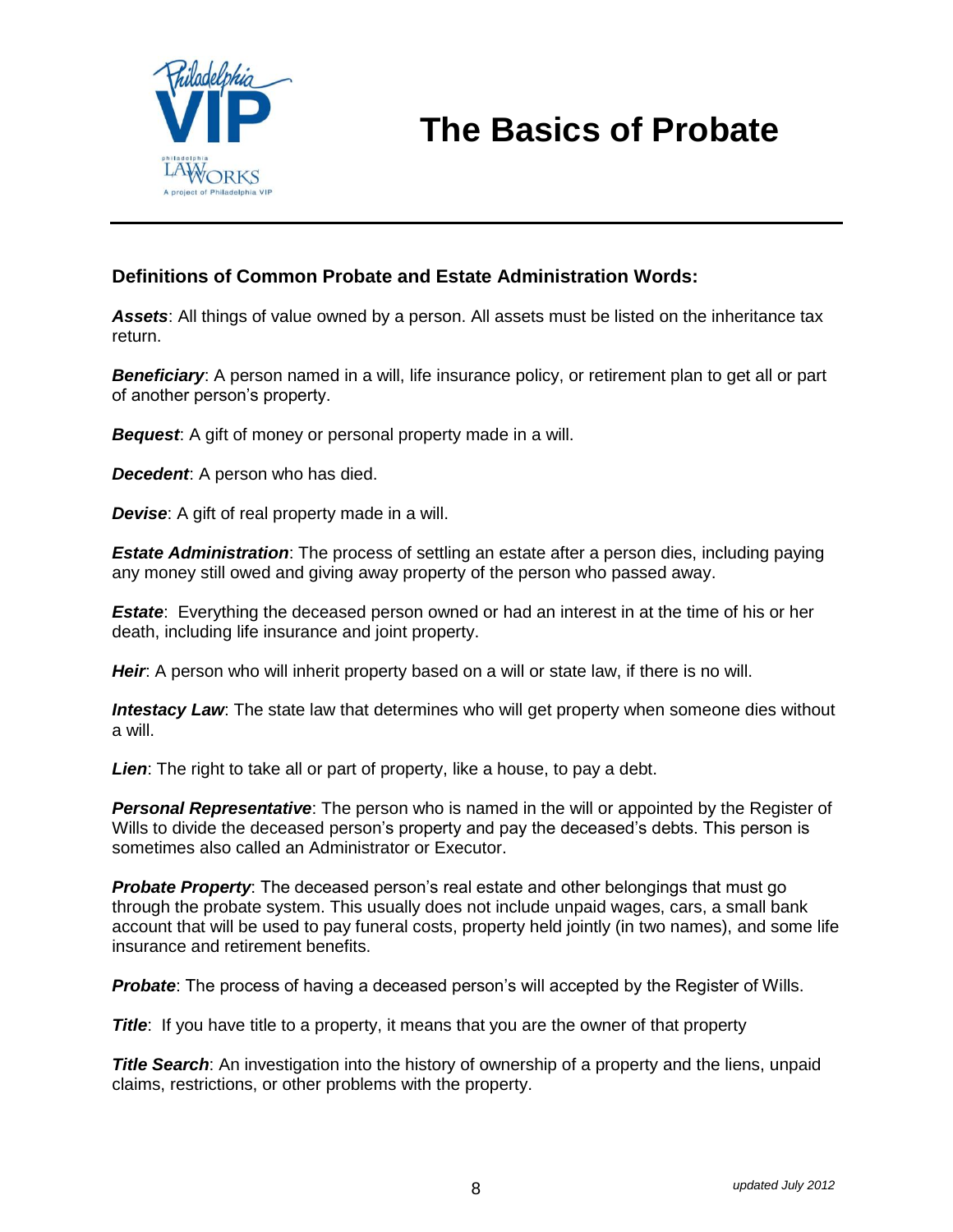

| <b>Probate Values</b>                 | <b>Base</b><br><b>Fees</b> | Tax(20%) | <b>Family</b><br><b>Court</b><br><b>Filing Fee</b> | <b>Filing</b><br><b>Fees</b> | <b>Total Probate</b><br><b>Fee</b> |
|---------------------------------------|----------------------------|----------|----------------------------------------------------|------------------------------|------------------------------------|
| 0 to 250                              | \$10.00                    | \$2.00   | \$2.00                                             | \$123.50                     | \$137.50                           |
| 250.01 to 1000                        | \$25.00                    | \$5.00   | \$5.00                                             | \$123.50                     | \$158.50                           |
| 1000.01 to 2000                       | \$35.00                    | \$7.00   | \$7.00                                             | \$123.50                     | \$172.50                           |
| 2000.01 to 3000                       | \$45.00                    | \$9.00   | \$9.00                                             | \$123.50                     | \$186.50                           |
| 3000.01 to 4000                       | \$55.00                    | \$11.00  | \$11.00                                            | \$123.50                     | \$200.50                           |
| 4000.01 to 5000                       | \$65.00                    | \$13.00  | \$13.00                                            | \$123.50                     | \$214.50                           |
| 5000.01 to 6000                       | \$75.00                    | \$15.00  | \$15.00                                            | \$123.50                     | \$228.50                           |
| 6000.01 to 7000                       | \$85.00                    | \$17.00  | \$17.00                                            | \$123.50                     | \$242.50                           |
| 7000.01 to 8000                       | \$95.00                    | \$19.00  | \$19.00                                            | \$123.50                     | \$256.50                           |
| 8000.01 to 9000                       | \$105.00                   | \$21.00  | \$21.00                                            | \$123.50                     | \$270.50                           |
| 9000.01 to 10000                      | \$115.00                   | \$23.00  | \$23.00                                            | \$123.50                     | \$284.50                           |
| 10000.01 to 50000                     | \$150.00                   | \$30.00  | \$30.00                                            | \$123.50                     | \$333.50                           |
| 50000.01 to 200000                    | \$225.00                   | \$45.00  | \$45.00                                            | \$123.50                     | \$438.50                           |
| 200000.01 to 300000                   | \$300.00                   | \$60.00  | \$60.00                                            | \$123.50                     | \$543.50                           |
| 300000.01 to 400000                   | \$375.00                   | \$75.00  | \$75.00                                            | \$123.50                     | \$648.50                           |
| 400000.01 to 500000                   | \$450.00                   | \$90.00  | \$90.00                                            | \$123.50                     | \$753.50                           |
| 500000.01 to 600000                   | \$525.00                   | \$105.00 | \$105.00                                           | \$123.50                     | \$858.50                           |
| 600000.01 to 700000                   | \$600.00                   | \$120.00 | \$120.00                                           | \$123.50                     | \$963.50                           |
| 700000.01 to 800000                   | \$675.00                   | \$135.00 | \$135.00                                           | \$123.50                     | \$1,068.50                         |
| 800000.01 to 900000                   | \$750.00                   | \$150.00 | \$150.00                                           | \$123.50                     | \$1,173.50                         |
| First \$1,000,000                     | \$825.00                   | \$165.00 | \$165.00                                           | \$123.50                     | \$1,278.50                         |
| <b>Each Additional</b><br>\$100,000   | \$75.00                    | \$15.00  | \$15.00                                            |                              |                                    |
| <b>Each Additional</b><br>\$1,000,000 | \$750.00                   | \$150.00 | \$150.00                                           |                              |                                    |

### **Probate Fee Chart**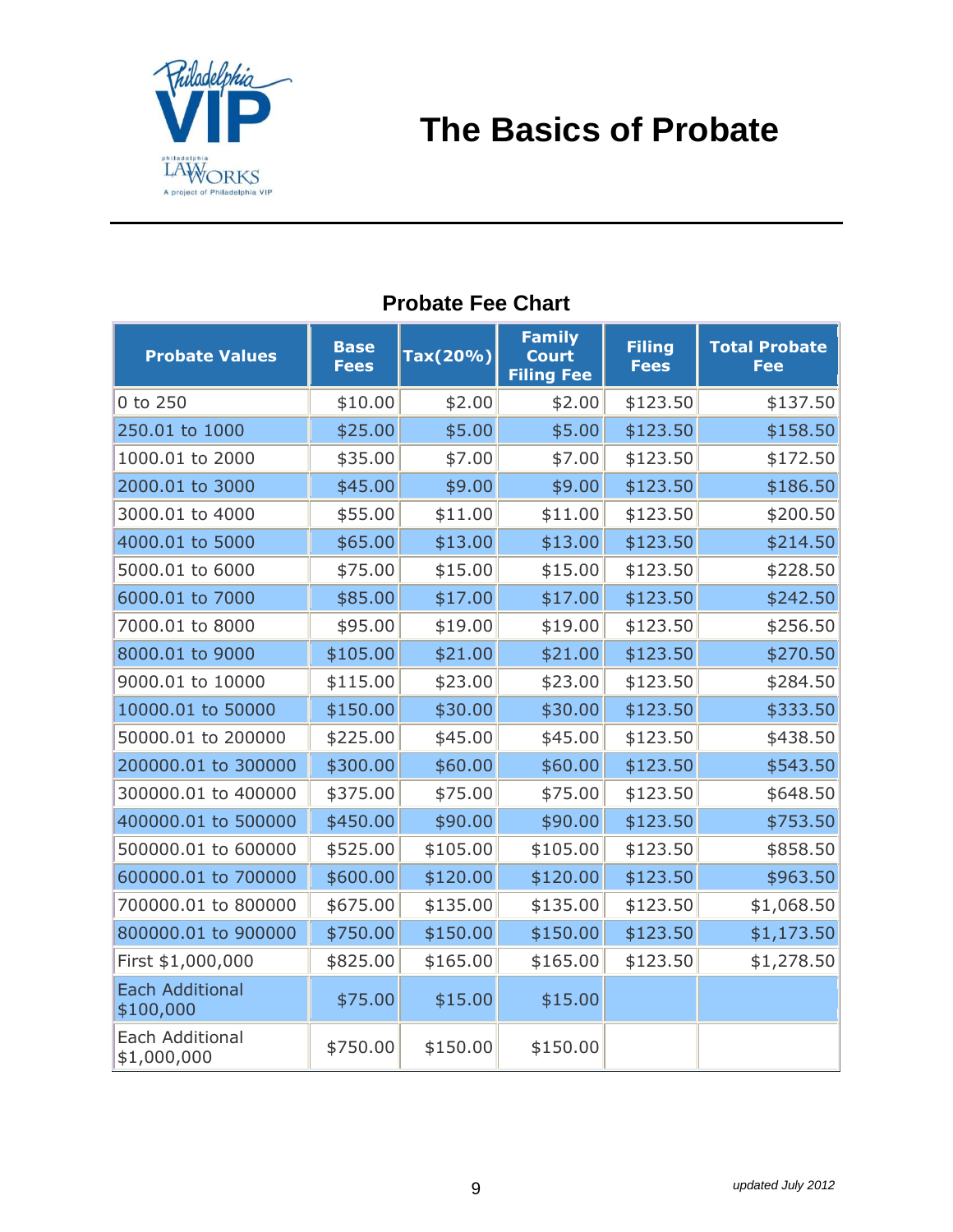

Total Probate Fees do **not** include:

| <b>Description</b>                     | <b>Comment</b>            | <b>Base Fees</b> |
|----------------------------------------|---------------------------|------------------|
| <b>CAVEAT</b>                          | Informal                  | \$50.00          |
| <b>TRAVEL</b>                          |                           | \$100.00         |
| <b>CITATIONS</b>                       |                           | \$50.00          |
| <b>PROBATE - SHORTS</b>                | Fee for Each              | \$10.00          |
| <b>PROBATE - RENUNCIATIONS</b>         | Fee for Each              | \$10.00          |
| <b>PROBATE - AFFIDAVITS</b>            | Fee for Each              | \$10.00          |
| <b>PROBATE - BOND</b>                  | Fee for Each              | \$10.00          |
| <b>PROBATE - CODICIL</b>               | Fee for Each              | \$15.00          |
| PROBATE - COMMISSION                   | <b>Both</b>               | \$50.00          |
| PROBATE - MISC. INHERITANCE TAX FILING |                           | \$50.00          |
| PROBATE - DBN/CTA                      |                           | \$25.00          |
| PERFECTED CAVEAT                       |                           | \$75.00          |
| <b>RECORD WILL</b>                     | Added 10/05/2006          | \$22.00          |
| <b>EXEMPLIFIED COPY</b>                | <b>WITH CERTIFICATION</b> | \$20.00          |
| AFFIDAVIT OF FOREIGN FIDUCIARY         |                           | \$15.00          |
| <b>PETITIONS</b>                       |                           | \$50.00          |
| <b>ENTRY OF APPEARANCE</b>             |                           | \$75.00          |

**There are also charges for filing other forms. Please contact the Register of Wills for those fees.**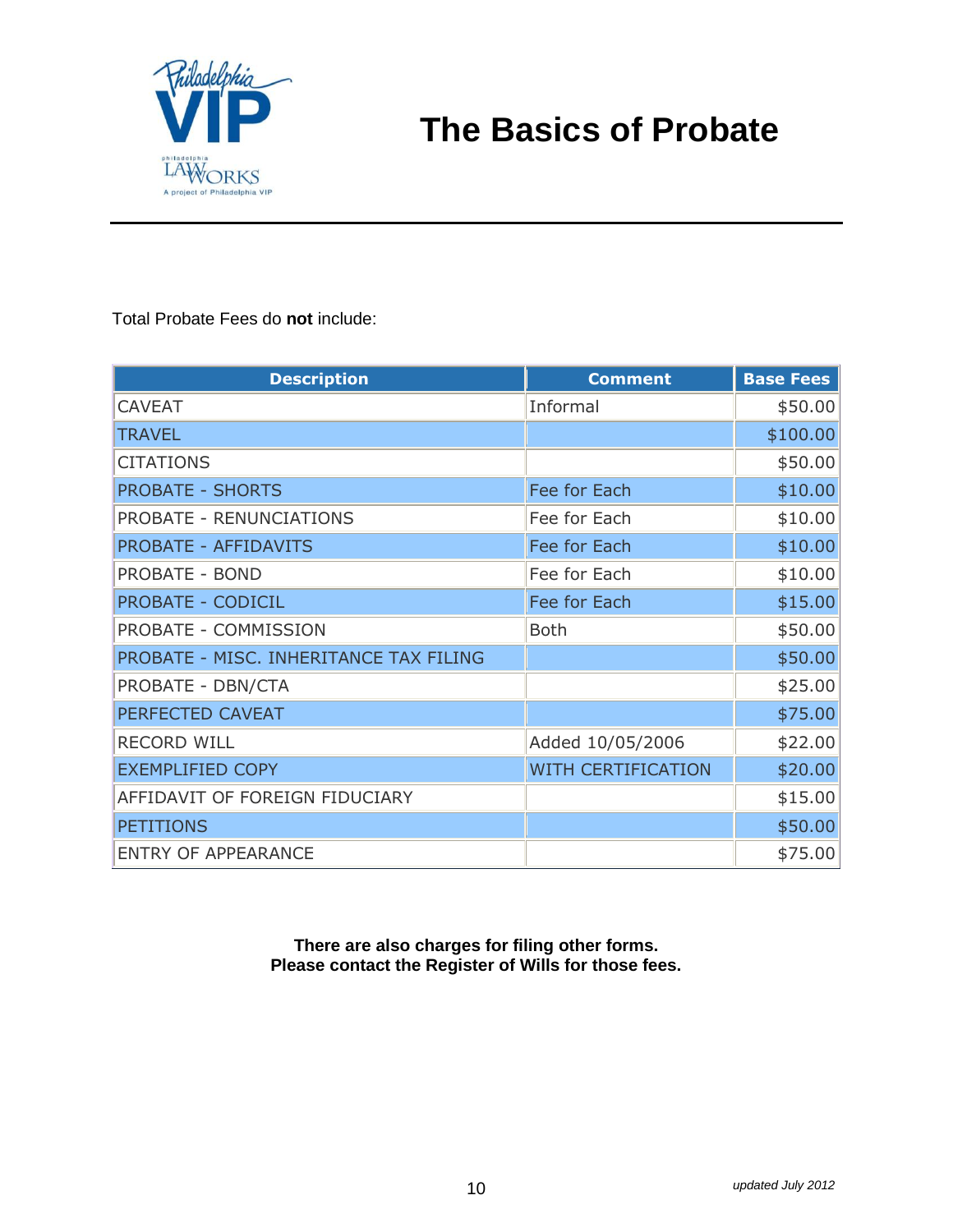

### **Government Contacts**

| Philadelphia Register<br>of Wills                                                                       | City Hall, Room 180<br>Philadelphia, PA 19107<br>*open Monday- Friday,                                      | (215) 686-6250<br>http://www.phila.gov/wills                                                                                                                                                                 |
|---------------------------------------------------------------------------------------------------------|-------------------------------------------------------------------------------------------------------------|--------------------------------------------------------------------------------------------------------------------------------------------------------------------------------------------------------------|
|                                                                                                         | 8:00 am to 4:00 pm                                                                                          |                                                                                                                                                                                                              |
| Philadelphia<br>Inheritance Tax Unit,<br>Pennsylvania<br>Department of<br>Revenue                       | Pennsylvania<br>Department of Revenue<br>110 North 8th Street,<br>Suite 204A<br>Philadelphia, PA 19107-2412 | (215) 560-3685                                                                                                                                                                                               |
| Philadelphia Office of<br><b>Property Assessment</b>                                                    | The Curtis Center<br>601 Walnut Street,<br>Suite 300 West<br>Philadelphia, PA 19106                         | $(215) 686 - 4334$<br>http://opa.phila.gov/default.aspx<br>(At this web site, you can enter your<br>address to find the value of your<br>house. Free internet access is<br>available at the public library.) |
| Philadelphia<br>Department of Health,<br>Division of Vital<br><b>Records</b>                            | 110 North 8th Street,<br>Suite 108<br>Philadelphia, PA 19107<br>*open Monday- Friday,<br>8:00 am to 4:00 pm | (215) 560-3054<br>http://www.portal.state.pa.us/portal/s<br>erver.pt?open=514&objlD=556854&<br>$mode=2$                                                                                                      |
| Department of Public<br>Welfare, Estate<br>Recovery Program,<br><b>Third Party Liability</b><br>Section | P.O. Box 8486,<br>Harrisburg, PA 17105                                                                      | (717) 772-6553 (fax)<br>(800) 528-3708 (phone)<br>http://www.dpw.state.pa.us/foradults<br>/estaterecoveryprogram/S_001025                                                                                    |
| Philadelphia<br>Department of<br><b>Records</b>                                                         | City Hall, Room 111<br>Philadelphia, PA 19107<br>Mon-Fri: 8am-4:30pm                                        | (215) 686-2260 (General Info)<br>(215) 686-2290 (Customer Service)<br>http://www.phila.gov/Records/                                                                                                          |